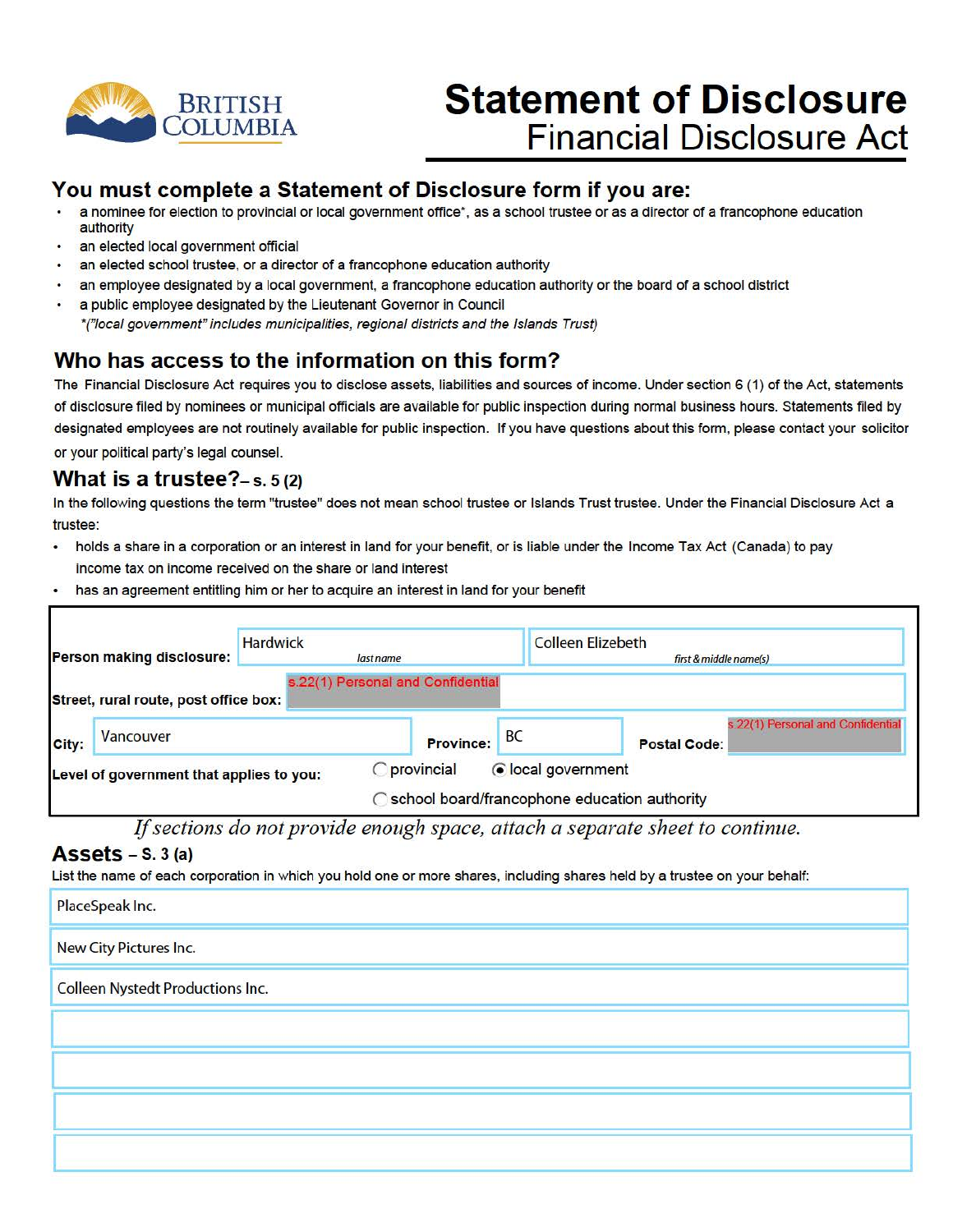### **Liabilities – s. 3 (e)**

List all creditors to whom you owe a debt. Do not include residential property debt (mortgage, lease or agreement for sale), money borrowed for household or personal living expenses, or any assets you hold in trust for another person:

| creditor's name(s) | creditor's address(es) |
|--------------------|------------------------|
|                    |                        |
|                    |                        |
|                    |                        |
|                    |                        |
|                    |                        |
|                    |                        |
|                    |                        |
|                    |                        |
|                    |                        |
|                    |                        |
|                    |                        |
|                    |                        |
|                    |                        |
|                    |                        |
|                    |                        |
|                    |                        |

#### **Income – s. 3 (b-d)**

List each of the businesses and organizations from which you receive financial remuneration for your services and identify your capacity as owner, part-owner, employee, trustee, partner or other (e.g. director of a company or society).

- Provincial nominees and designated employees must list all sources of income in the province.
- Local government officials, school board officials, francophone education authority directors and designated employees must list only income sources within the regional district that includes the municipality, local trust area or school district for which the official is elected or nominated, or where the employee holds the designated position

| your capacity          | name(s) of business(es)/organization(s) |
|------------------------|-----------------------------------------|
| <b>City Councillor</b> | City of Vancouver                       |
| <b>Director</b>        | <b>Metro Vancouver</b>                  |
|                        |                                         |
|                        |                                         |
|                        |                                         |
|                        |                                         |

#### **Real Property – s. 3 (f)**

List the legal description and address of all land in which you, or a trustee acting on your behalf, own an interest or have an agreement which entitles you to obtain an interest. Do not include your personal residence.

- Provincial nominees and designated employees must list all applicable land holdings in the province
- Local government officials, school board officials, francophone education authority directors and designated employees must list only applicable land holdings within the regional district that includes the municipality, local trust area or school district for which the official is elected or nominated, or where the employee holds the designated position

| legal description(s) | address(es) |
|----------------------|-------------|
|                      |             |
|                      |             |
|                      |             |
|                      |             |
|                      |             |